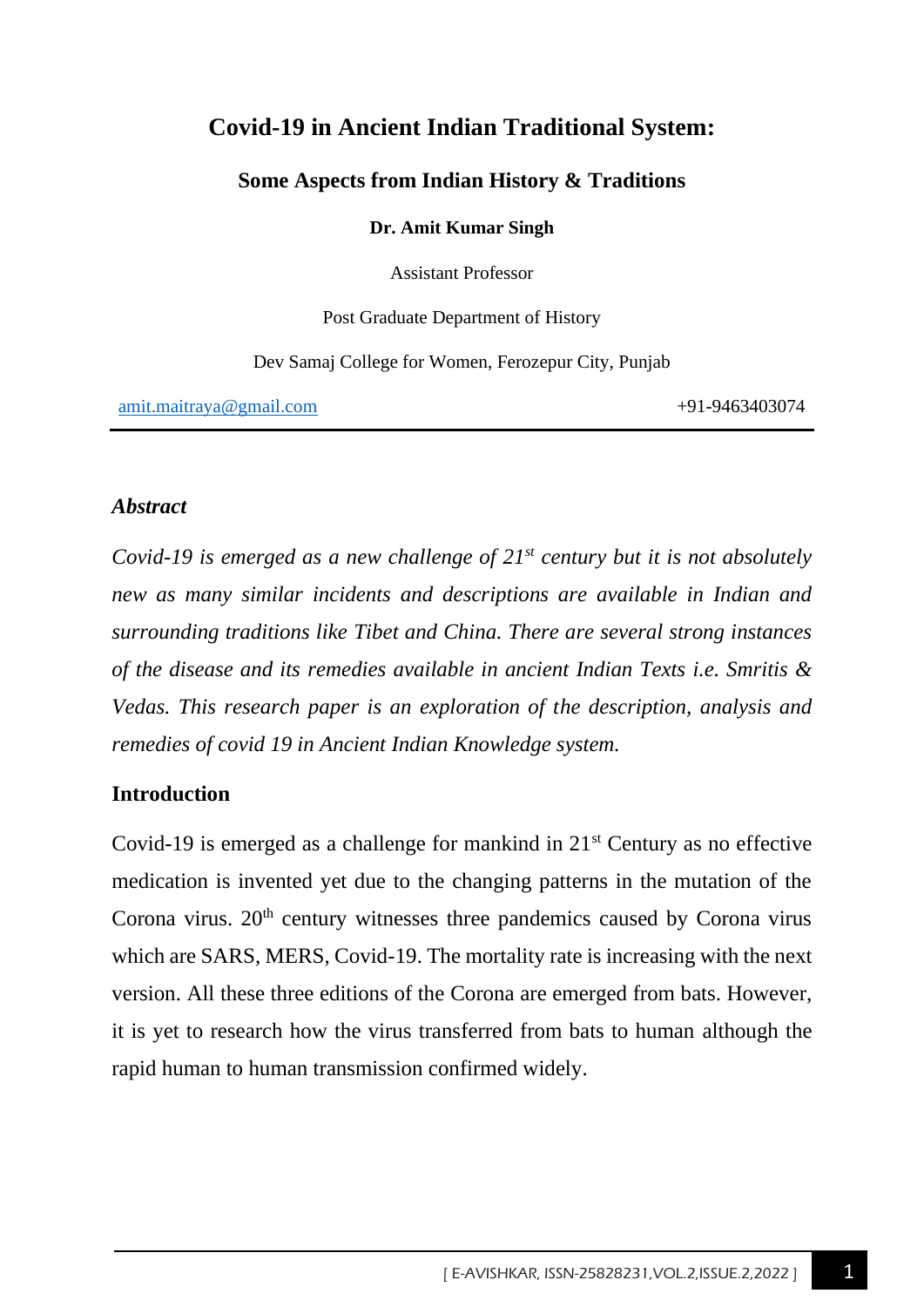## **History of Covid-19**

In human history the first case of Corona virus was notified in 1960 as cough & cold. A study in Canada took place in 2001 reported 500 people infected by the Corona virus in 1960 having flu like system. It is also reported that 18 % cases were under infection of mutant corona virus of polymerase chain reaction. Till 2002, corona was not fatal and the treatment was as simple asof cold but after 2003, the spread was reported in US, Hong Kong, Singapore, Taiwan, Thailand & Vietnam. With the time several cases of corona were reported and mortality went up to 1000 in the same year.

Year 2003 was challenging for microbiologists. In course of understanding the pathogenesis of disease the infection spread up to 8096 people and in 2004 World Health Organization in collaboration with Centre for disease control & prevention declared "state emergency".

By the same year 50 more patients were confirmed of severe acute respiratory syndrome in which 30 of them were confirmed as corona infected. By 2012, The same symptomatic cases were visible in Saudi Arabia caused several deaths. The cases of Covid-19 were not identified as pneumonia till 2019. In Wuhan, China Corona was termed as Covid-19 and most of the severe cases of Corona were reported as pneumonia. Till the date, Corona virus turmoiled the lives of millions of people throughout the World.

### **Corona in Ancient Indian Texts: Atharv Ved& Charak Samhita**

Although, the medical science is on back foot for the effective treatment of Covid-19, hence, scholars are seeking alternate treatment methods apart from allopathy. Surprisingly, a coronavirus-like virus has been described in ancient ayurvedic scriptures about 5,000 years ago. 60 % of *Atharva Veda* is devoted to *Ayurveda*. Many chapters of *Charak Samhita*is based on *Atharva Veda*. In *Charak Samhita* many chapters deal with pandemics and ways to fight with them. Dr SmitaNaram,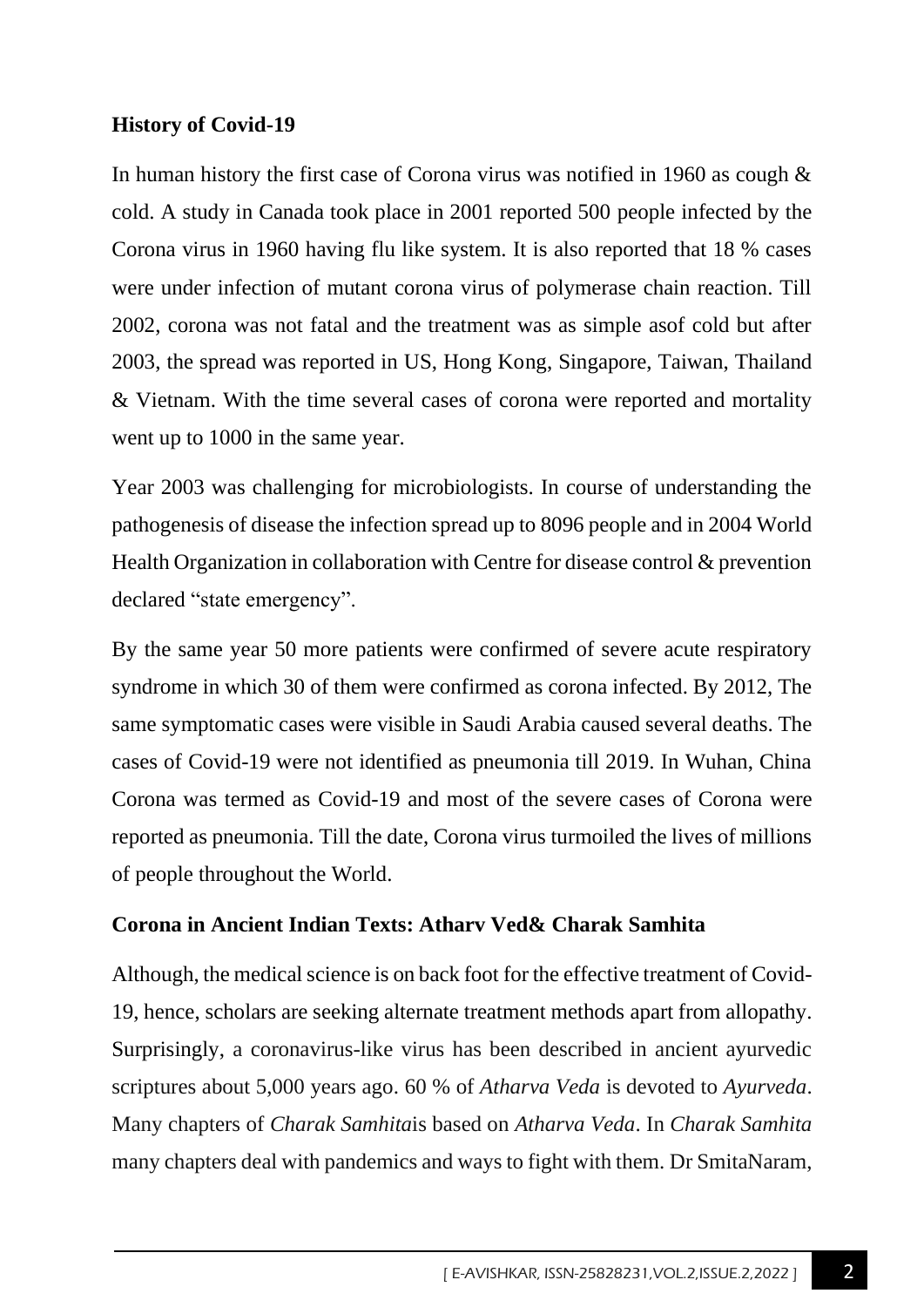founder and CMD of *Ayu-shakti* revealed that she was surprised to find a chapter in *Charak Samhita*called *'Krimi'*i.e. infections, in the *'Charak Samhita'* that describes an infection exactly like the novel coronavirus. *Charak Samhita* named it *'ShleshmaKrimi'* and that is not visible through naked eyes. *Charak Samhita* termed the virus as *'MahaSukshma'* (too minute). Charak Samhita mentions that *ShleshmaKrimi* infects the respiratory system and resulted in cough, cold, breathlessness which leads to death. *Atharva Veda*mentions that the virus getsstrengthen through the food which contains *'Kafa'* (mucus)<sup>1</sup>Same is true for Covid 19 too.

#### **Corona mentioned in Ancient Tibetan Text :Gyud-Zhi**

Similar information about corona Virus and its wider effect is also found in old Tibetan text *'Gyud-Zhi*. It is a 2,500-year-old text of Tibet and the Himalayan regions. *Gyud-Zhi* terms epidemics as *"Nyen-Rim"* and describes that 'In *Kaliyuga*, due to disturbance in *Maras(Saitan)*and *Dakinis*(Deities) caused by shameful and malign attitude of human towards nature. The epidemic spread through the breath, turns into cloud and become pandemics. The text says, contaminated food would increase the severity of pandemic. The symptoms of *Nyen-Rim* (epidemic) are pulmonary infections, cough, breathing problems, abdominal aches, dysentery, fever, perspiration, weakness, and the appearance of dark pimples. The Tibetan text further elaborates that the virus *"TretTre Ho"* is invisible and moves like lightning, and is made up of wind and fire elements.<sup>2</sup> The symptoms of the disease *"TretTre Ho"*and effects are exactly same as Covid-19 of the modern times.

<sup>&</sup>lt;sup>1</sup>[https://www.indiatoday.in/india/story/5000-year-old-ancient-scriptures-describe-something-similar](https://www.indiatoday.in/india/story/5000-year-old-ancient-scriptures-describe-something-similar-coronavirus-1668405-2020-04-18)[coronavirus-1668405-2020-04-18](https://www.indiatoday.in/india/story/5000-year-old-ancient-scriptures-describe-something-similar-coronavirus-1668405-2020-04-18)

<sup>2</sup>[https://www.deccanherald.com/metrolife/metrolife-cityscape/ancient-text-knew-a-lot-about-pandemic-](https://www.deccanherald.com/metrolife/metrolife-cityscape/ancient-text-knew-a-lot-about-pandemic-903043.html)[903043.html](https://www.deccanherald.com/metrolife/metrolife-cityscape/ancient-text-knew-a-lot-about-pandemic-903043.html)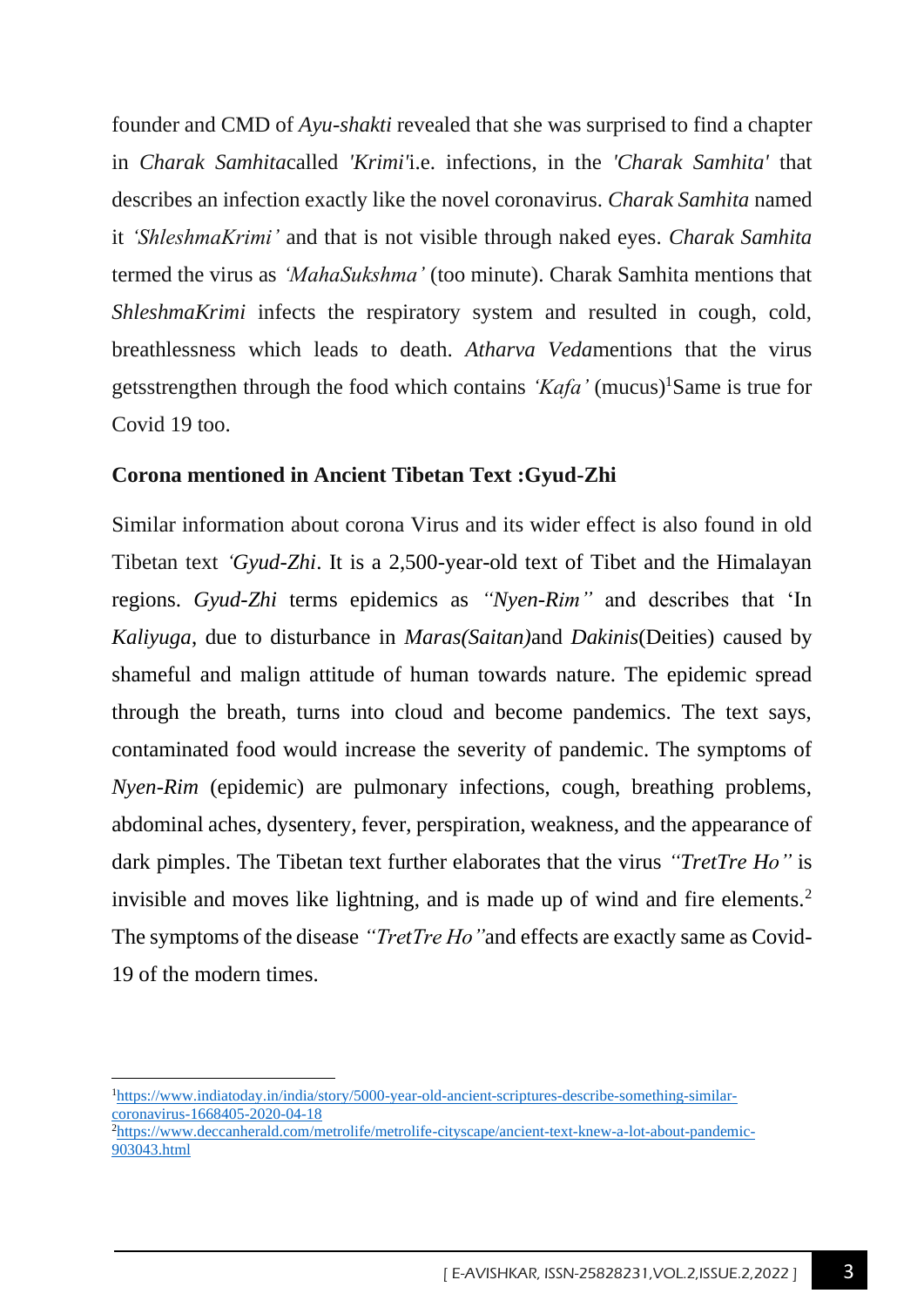#### **Quarantine Practices in Ancient India**

Quarantine word is derived from the Italian word 'QuarantaGiorni' which means forty days. Today the entire World is using the term Quarantine to avoid the infection of highly communicable disease covid-19. Bible also use the same world to refrain people from the communicable diseases.<sup>3</sup>

In Indian tradition, the words *'Sutak'*&*'Patak'* refer to quarantine and have been the part of Indian's life style, applied when the probability of contamination was to high. *'Sutak'* was the quarantine practice for the mother and newly born child, just after the birth of child for 10 to 40 days to prevent immunocompromised mother and child from possible contaminations.

The *'Sutak'* period was not same for different strata of the society. It was different for different classes. Forty days were recommended to recover the body completely in order to sustain their health. The recovery time was different for different varnas. The 40 days recovery time was recommended for *Sudras,* 16-20 days for *Vaishyas,* 12 for *Kshatriyas* and 10 days for *Brahmanas*. During the *'Sutaka'* period, the other family members were restricted to go outside gatherings. <sup>4</sup>

### **Protective Measures inbuilt in Indian Tradition**

In *Sanatan Dharma* we find several ways to protect one from viruses, inbuilt in Indian culture and tradition. These practices which are invoked suddenly to counter covid 19 pandemics would have been part of Ancient Indian lifestyle. The concept of hygiene and healthy management of wastes were integral part of

<sup>3</sup>Leviticus 13:47-59, New Testament.

<sup>4</sup>Thomas M. Lennon, The battle of Gods and Giants, The legacies of discards &gissendi, 1655-1715. Princeton University Press, Princeton, 1993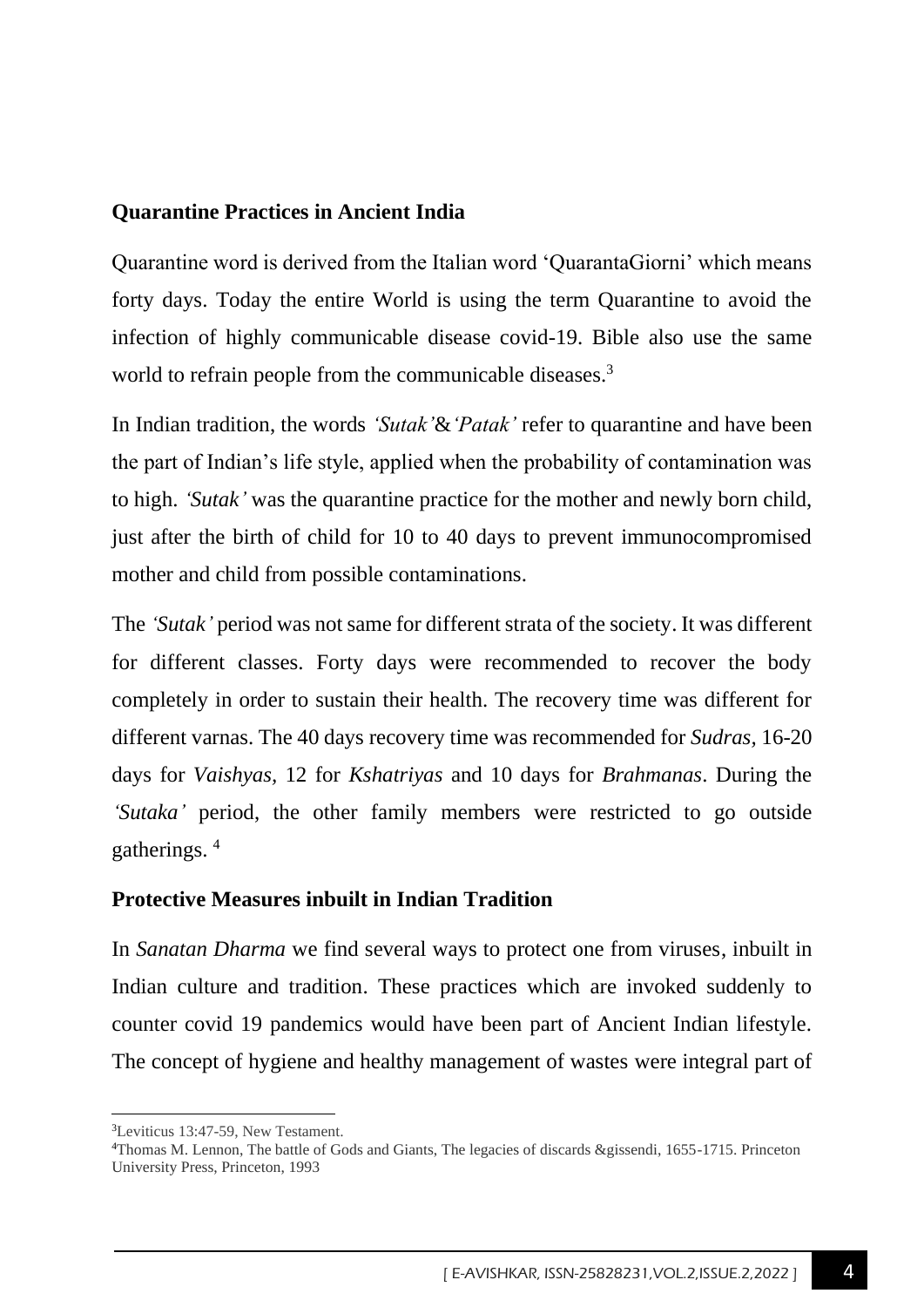thereligious and cultural value system of India. In Atharva Veda and Manu Smriti Nature is regarded as 'Mother' and 'adorable'. To pollute any part of nature is termed as 'Sin'.<sup>5</sup> Sin is that crime which returns to the human in the form of 'Existential Punishment' through the law of *Karma* inevitably. The concept of hygiene was thus obligatory for all as a part of our culture. Indian greeting way of *Namaskar* is rich, deep and hygienic way to greet someone. Through this way one indicates towards the ultimate truth of universal oneness.

The practice of frequent washing of hand is highly recommended in pandemic time. It was remained an integral and significant part of Indian religio-cultural aspects. The culture of hand wash is mentioned as 'Shaucha' in ancient Indian texts as in Yoga Sutra of Patanjali *Saucha* is described as –

शौचा स्वांग जूगुप्सा परे संगसः

सत्व शुद्धिः सौम्यने कामेन्द्रिय जयात्सम

दसानन योग्यत्स्य वाचनः (2.41)

*'Saucha*' is detachment towards contact with others, *Saucha* provides purity, contentment and victory over senses to attain self-realizations'. 6

According to Manu Smriti Saucha is one of the four duties as

<sup>5</sup>Manusmriti the Laws of Manu –Introduction accessed online at [https://www.hinduwebsite.com/sacredscripts/hinduism/dharma/manusmriti.aspaccessed on 18/05/20](https://www.hinduwebsite.com/sacredscripts/hinduism/dharma/manusmriti.aspaccessed%20on%2018/05/20)

<sup>6</sup>The Concept of Shaucha or Cleanliness in Hindu Dharma. March 23, 2020. Nithin Sridhar. Available online at <https://www.cisindus.org/2020/03/23/the-concept-of-shaucha-or-cleanliness-in-hindu-dharma/a>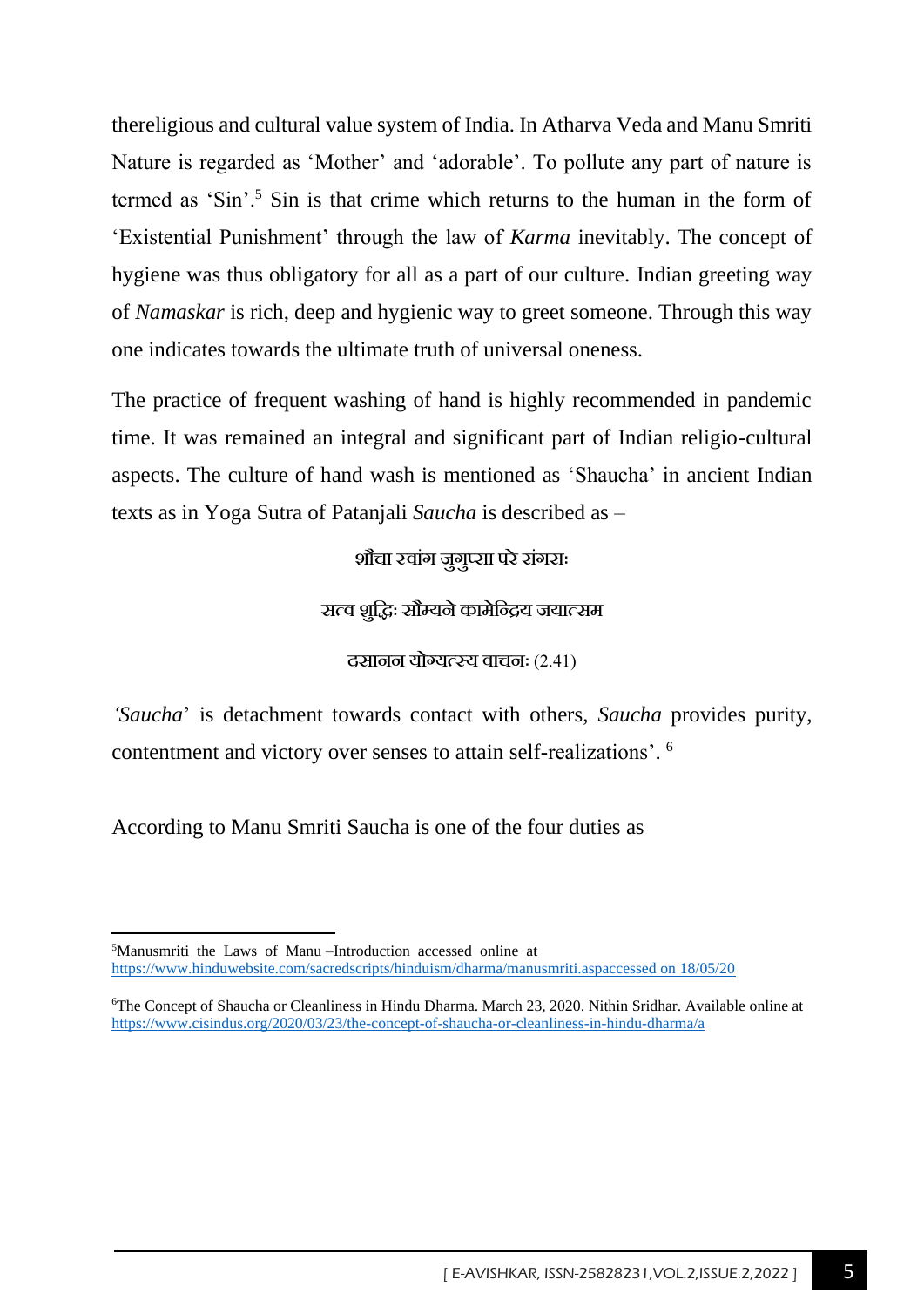#### अर्हिसा सत्यम आस्तेयम शौचं इन्द्रिय निग्रहः

### एतम सामासिकं धर्मम, चत्तूर्वर्ण अब्रविम मन्वयः II<sup>7</sup>

In Varna System, there was the concepts of untouchables in Ancient Indian. Those people who were involved in the cleanliness and sanitation were lived out of vicinity and called *Antyaj* (out landers) treated as untouchables. If we ignore the human right issues for the time being and keep only hygiene in the mind then this practice seems to very relevant for the prevention of communicable diseases like Covid-19. The following picture shows the clear depiction of Varna System and the separation of outcaste people from rest of the society.



<sup>7</sup>Learning-Living manu smriti 10.63 : dharma in summary available online at [http://www.learning](http://www.learning-living.com/2017/11/manu-smriti-1063-dharma-in-summary.html)[living.com/2017/11/manu-smriti-1063-dharma-in-summary.html](http://www.learning-living.com/2017/11/manu-smriti-1063-dharma-in-summary.html)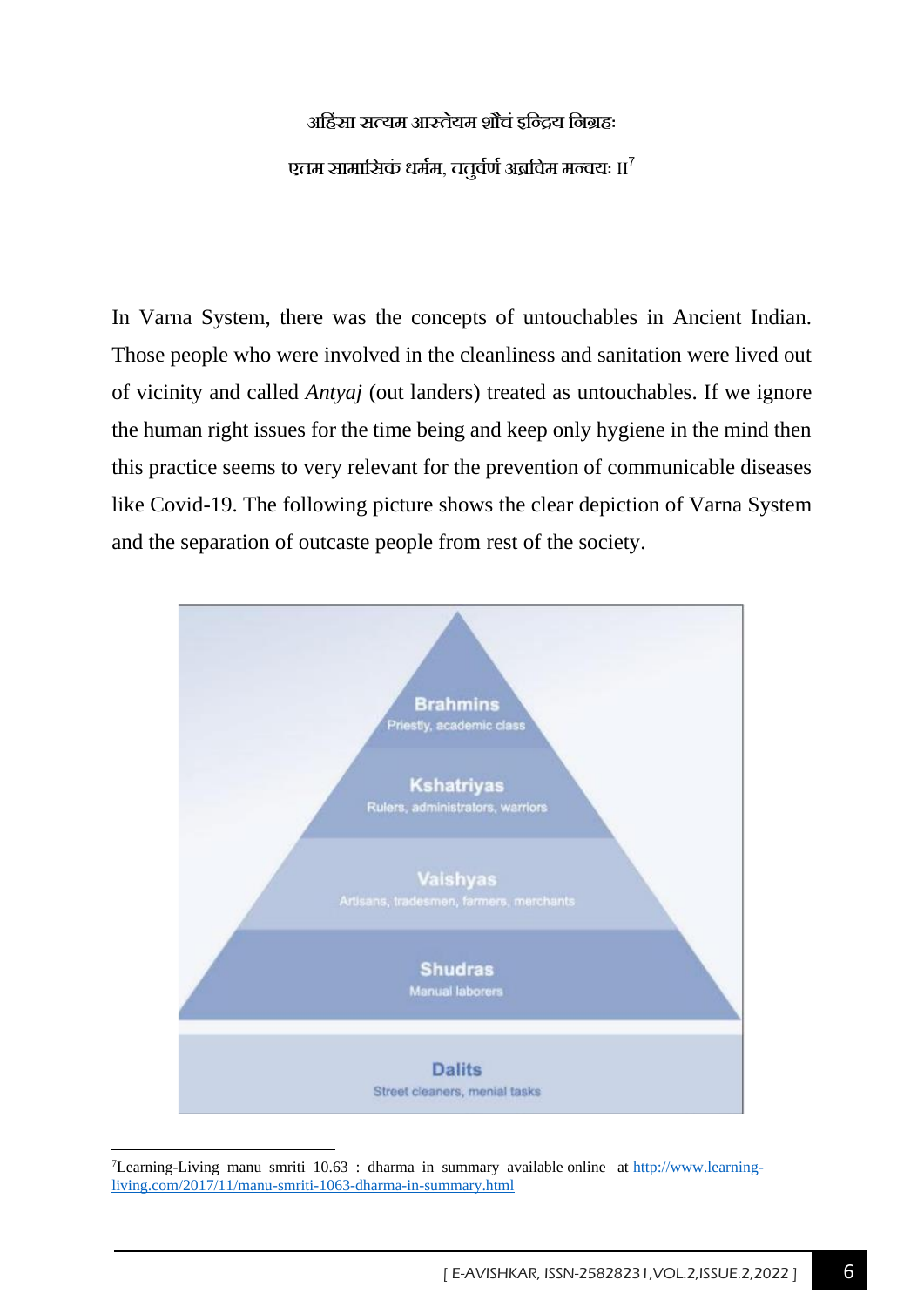Use of *Gamachha* and Vagitarianism were also vital for the protection from the contagious diseases. Face Masks now a days are the updated versions of *Gamchhas*. In India, *Gamchha* is a cotton cloth which is traditionally in use in various parts as mask, scarf, turban and for wiping sweats. It may have different names in different part of the country. It can be easily used by anyone ascompared to the surgical mask, which is costly, short of supply and has a specific way to use.  $9$ 

#### **Conclusion**

Covid-19 and its spread are the outcome of modern life style and ignorance of the Ancient Indian concept of sustainable development. In Vedic lifestyle and other ancient Indian texts, the living styles are recommended which were able to protect us from the pandemics like covid-19. Covid-19 is the result of self-centric attitude of mankind which believes in consumerism. The highest ideal of Indian intelligentsia was universal peace and welfare. As it is mentioned in ancient texts

> 'सर्वे भवन्त सरिवनः सर्वे सन्त निरामया. सर्वे भद्राणि पश्यन्तू मा कश्चिद् दृख भागभवेत।

This is the need of the hour to adopt the highest goal for the mankind for its long survival. The goal must be in the favor of universal sustenance and welfare. We must adopt our ancient wisdom. As discussed, and analyzed above through the instances of different ancient Indian texts and social structure the pandemic and its fear were well known to our ancestors. They regulated the lifestyle in a way

<sup>8</sup>Source - <https://www.iapsmupuk.org/journal/index.php/IJCH/article/view/1628/1039>

<sup>9</sup>CDC Atlanta. Use of Cloth Face Coverings to Help Slow the Spread of COVID-19. Coronavirus Disease 2019 (COVID-19). Available a[thttps://www.cdc.gov/coronavirus/2019-ncov/prevent-getting-sick/diy-cloth](https://www.cdc.gov/coronavirus/2019-ncov/prevent-getting-sick/diy-cloth-face-coverings.html)[face-coverings.html](https://www.cdc.gov/coronavirus/2019-ncov/prevent-getting-sick/diy-cloth-face-coverings.html)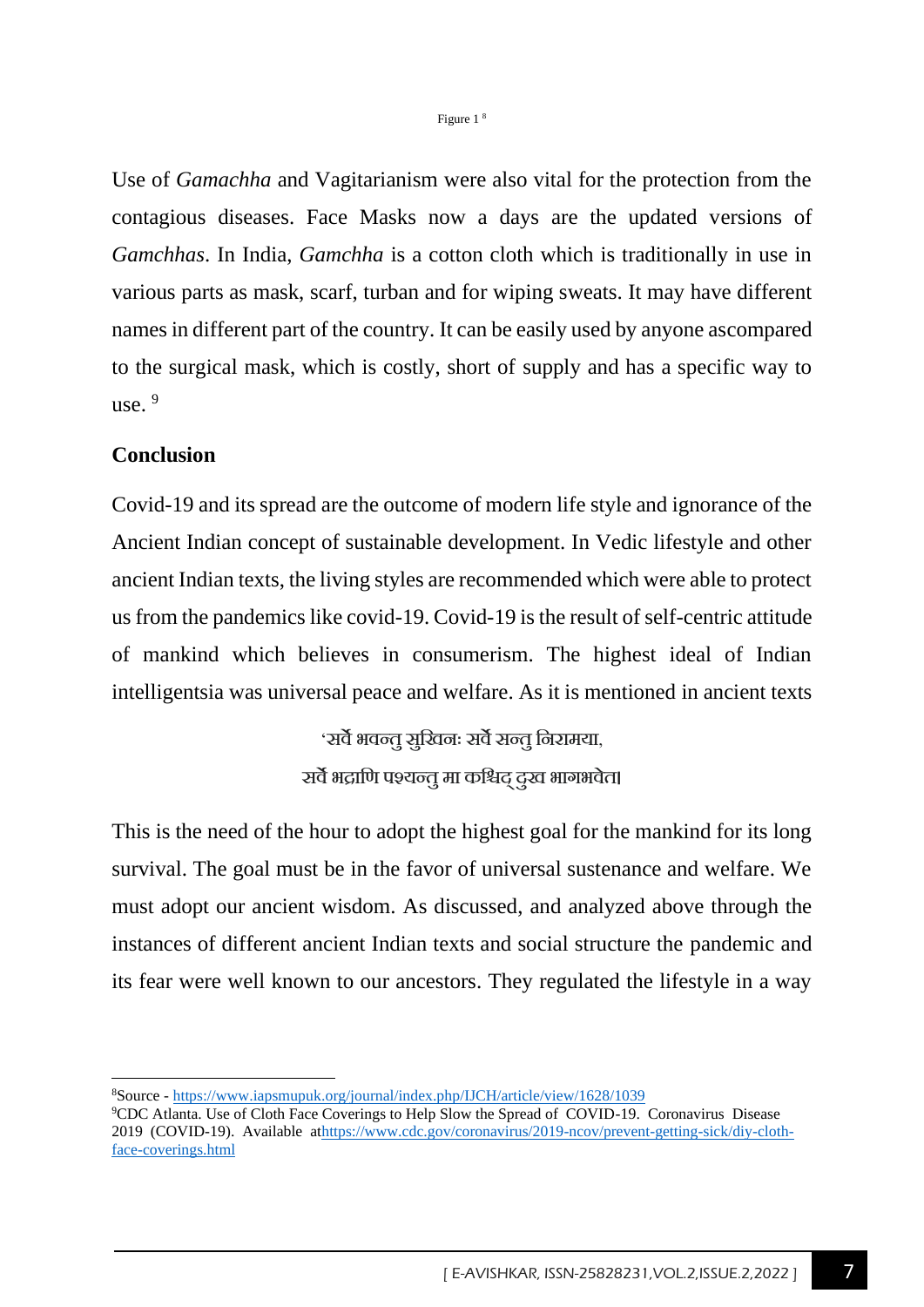that the ill effects of pandemic could not touch the mankind. The vast change in our values, education system and disease management is dire need of the time.

## **References**

CDC Atlanta. Use of Cloth Face Coverings to Help Slow the Spread of COVID-19. Coronavirus Disease 2019 (COVID-19). Available a[thttps://www.cdc.gov/coronavirus/2019-ncov/prevent-getting-sick/diy-cloth](https://www.cdc.gov/coronavirus/2019-ncov/prevent-getting-sick/diy-cloth-face-coverings.html)[face-coverings.html](https://www.cdc.gov/coronavirus/2019-ncov/prevent-getting-sick/diy-cloth-face-coverings.html)

Tiwari, Abhishek et al., "Traditions & Customs of Ancient Indian Culture and Their Role in COVID 19 Pandemic Prevention and Control", *Indian Journal of Community Health, Volume 32, Issue No 02, Apr-June 2020,*Source <https://www.iapsmupuk.org/journal/index.php/IJCH/article/view/1628/1039>

Learning-Living Manu Smriti 10.63 : Dharma in Summary available online at [http://www.learning-living.com/2017/11/manu-smriti-1063-dharma-in](http://www.learning-living.com/2017/11/manu-smriti-1063-dharma-in-summary.html)[summary.html](http://www.learning-living.com/2017/11/manu-smriti-1063-dharma-in-summary.html)

Lennon, Thomas M., The battle of Gods and Giants, The legacies of discards & Glissandi, 1655-1715. Princeton University Press, Princeton, 1993.

Leviticus 13:47-59, New Testament. Available at [https://www.biblegateway.com/passage/?search=Leviticus%2013:47-](https://www.biblegateway.com/passage/?search=Leviticus%2013:47-59&version=NIV) [59&version=NIV](https://www.biblegateway.com/passage/?search=Leviticus%2013:47-59&version=NIV)